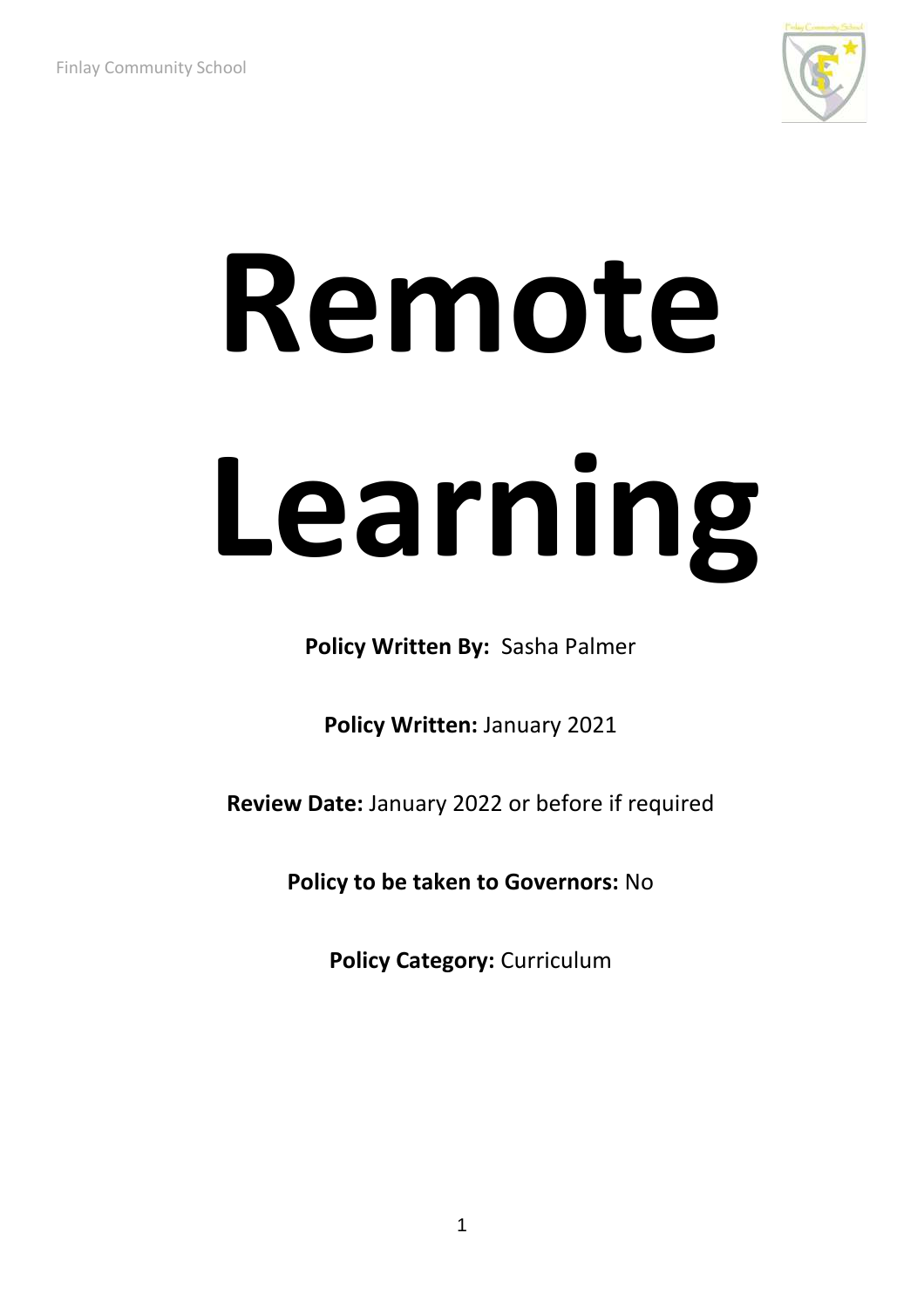### **Intent**

- To outline Finlay Community School's access and procedures for setting remote learning in the event of individuals isolating, bubbles closing or in the event of a national lockdown.
- Ensure consistency in the school's approach to remote learning.

### **Who is the policy applicable to?**

In line with government guidance, pupils, staff and families should self-isolate if they display any of the following symptoms:

• A continuous, dry cough , a high temperature or a loss of, or change to, their sense of smell or taste

Absence from school may also occur if:

- There is a national lockdown and a pupil is not eligible for a space
- The individual has had to access a test and is awaiting the result
- The individual or someone within their household or bubble has accessed a test and this has returned a positive result for Covid-19
- The individual or someone within their household has recently visited a country where it is advised a period of 10 days quarantine has to be undertaken on return to this country
- The individual has been directed to isolate through Track and Trace

### **1. Remote learning at Finlay**

- Finlay Community School will provide remote learning primarily via our online platform "Seesaw". Where required, we will also upload work to our school website if our class audit indicates this is a method of accessibility for our families or via email if requested, for pupils that are not able to attend school. In specific cases, we will provide paper copies.
- Finlay Community School will provide access to remote learning within 24 hours of the first day of absence. Wherever possible, learning will be made available immediately to pupils via our online learning platform Seesaw, or via other means mentioned above where requested.
- Remote Learning is a legal requirement with the DfE guidance indicating how much time should be spent on learning per day. Remote Learning should mirror the teaching of the class curriculum and will be in line with the National Curriculum. This is reported on the Online Educational Setting Form.
	- In KS1, children should have access to at least 3 hours of remote learning.
	- In KS2, the children should have access to at least 4 hours of remote learning.
- We appreciate that the pupils may complete tasks quicker than they would at school, and that they have planned breaks/lunchtime at school. Therefore, we predict that by setting the same tasks the pupils would do in school that learning would meet the requirements set out above.
- Class teachers will email out an example time table of how the learning day could run, in the event of a closure. An example of a timetable sent during the National Lockdown can be found in Appendix A.
- We teach the same curriculum remotely as we do in school. Each day, pupils will be set the same work they have access to in school: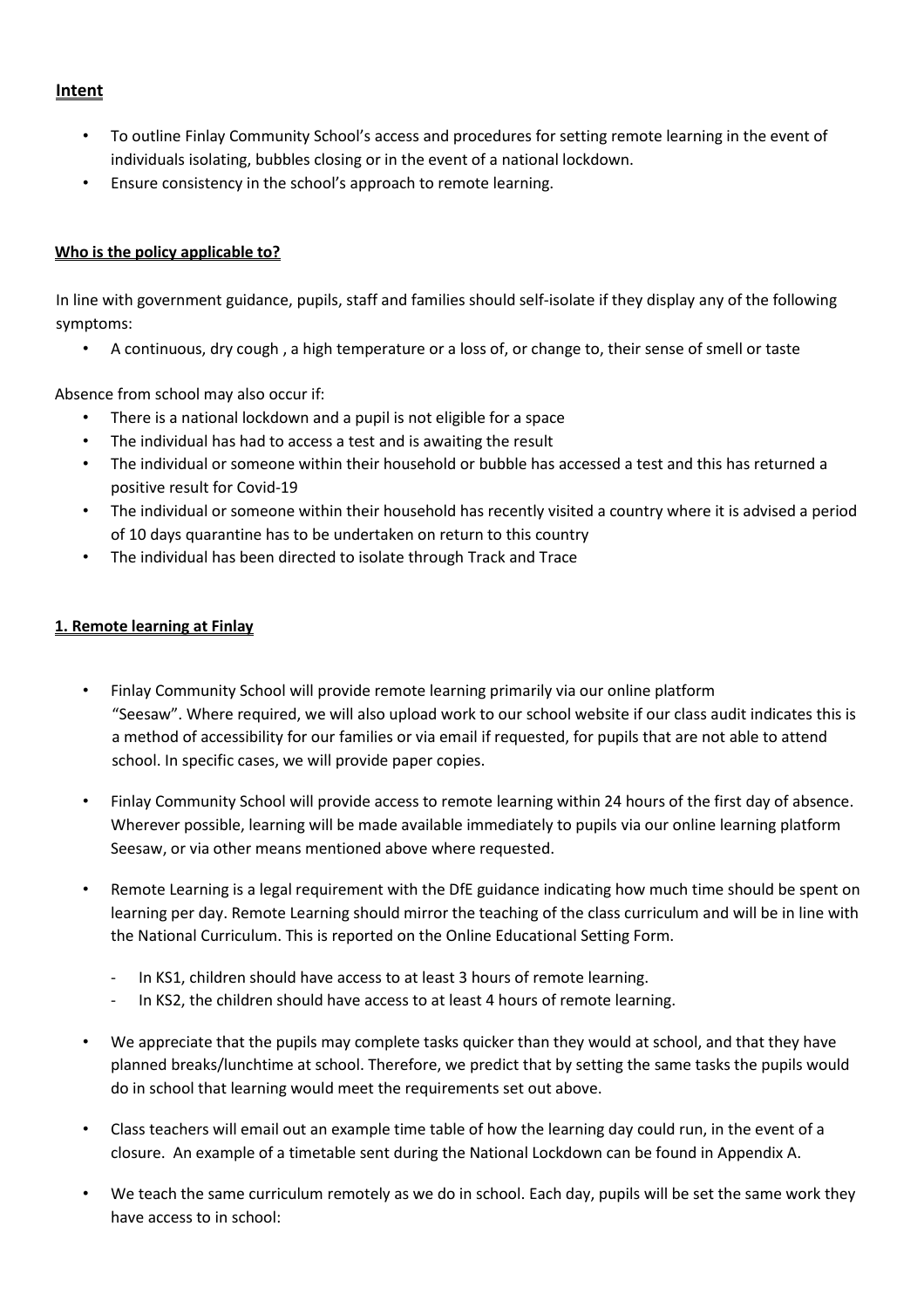

- Daily Maths
- Maths
- Reading/Phonics
- Writing
- **Spelling**
- Foundation Subjects: PE/Science/History/Geography/Computing/Spanish/DT/Art/RE/Music
- Each Friday afternoon, the children will complete an Enrichment Activity, as they would in school.
- Whilst we strive to teach the same curriculum remotely as we do in school wherever possible and appropriate, we may need to make some adaptations in some subjects. For example: PE. We might therefore ask the pupils to access an activity that is different to their peers at school but still keeps them active.
- Teachers upload work to Seesaw daily. They also will email out work where needed. Resources need to support work are made available from the school office e.g. craft resources, whiteboard and pens.
- Teachers will provide pre-recorded tutorial videos to support the children's learning and enable independence.
- Each day there will be a live Zoom session with the class teacher and teaching assistant. These sessions are staggered throughout the day to allow siblings to attend if they are sharing a device.
- Due to their age, pupils in Pre-School will also be offered learning opportunities primarily through Tapestry.
- Each pupil will be given feedback from their teacher regarding the work they have completed each day. This feedback will include next steps and acknowledge things that have gone well.

### **1.1 Giving Feedback on the work**

- Teachers will set tasks through Seesaw, which will then be marked and feedback provided to the pupil.
- Where pupils are asked to upload their writing, teachers may need slightly longer to mark this, provide feedback and return it to the pupil.
- Because work can be uploaded digitally on Seesaw, either through a photograph or completion straight on the programme itself, teachers can provide digital feedback. This will vary depending on the age of the pupils/individual needs:
	- Marking onto the activity
	- A written comment
	- A verbal comment
- Work can also be photographed and sent via email to class teachers who will then offer feedback by reply.
- Work should be uploaded or emailed to teachers by 4.00pm at the latest, in order for them to have time to mark and feedback. Any work uploaded after the school day will be marked the following day.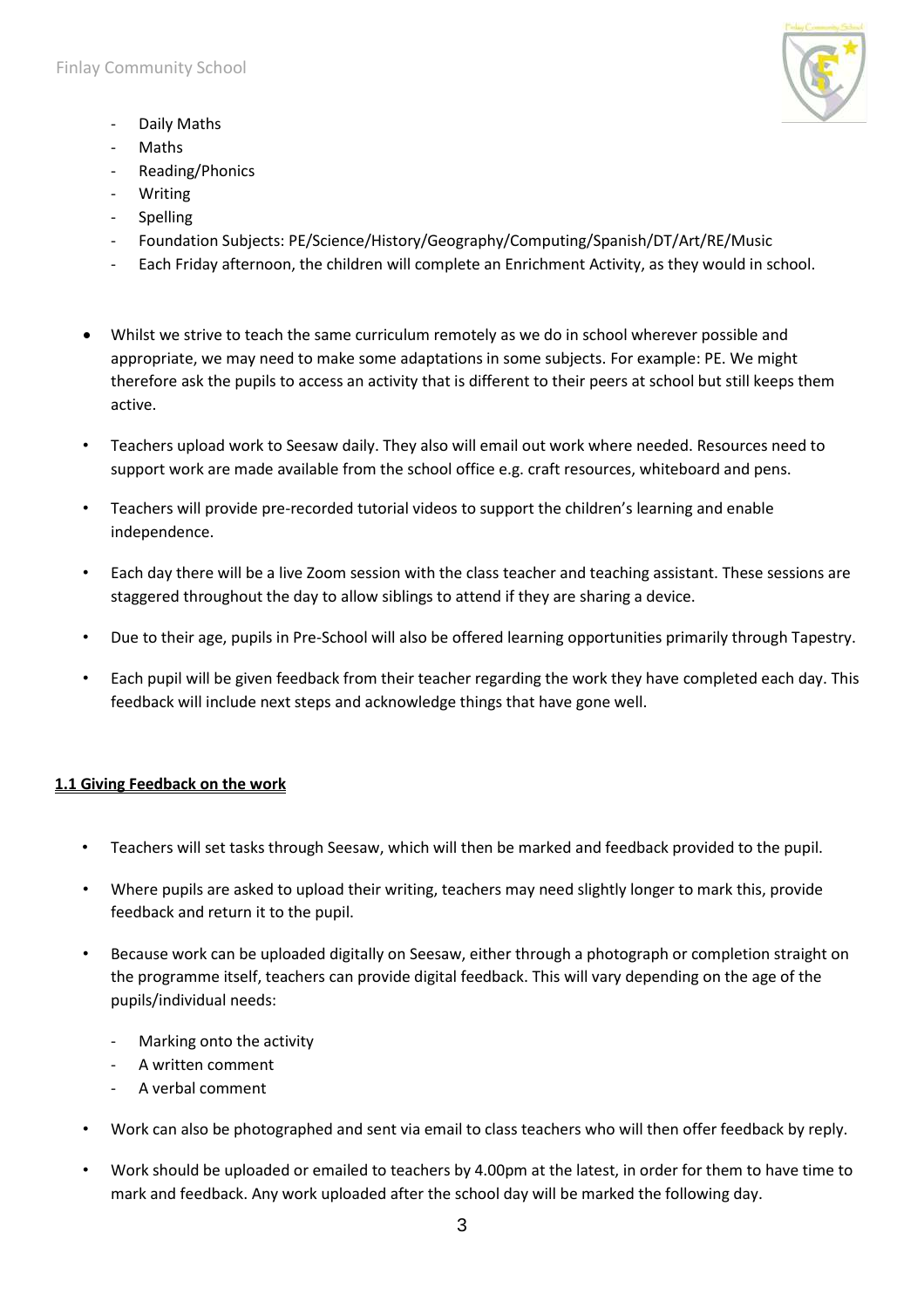### **1.2. Access to Digital Devices and Resources**

- The school has surveyed parents to find out about their accessibility to digital devices.
- The school has accessed the government scheme to provide laptops.
- School have ordered 4g 30gb sim cards and BT Wifi Hotspot codes to allow those families with limited internet to access online provision.
- School leaders have identified the families who would benefit most from these devices and these have and will continue to be distributed as quickly as possible.
- For families with multiple pupils, or difficulties due to parents working from home, the school will enter into individual conversations with each family to see what support they can provide.
- Vulnerable families may require additional support for their wellbeing, particularly if they cannot access school online. This would be arranged between the family and the school based on each family's individual circumstances. All concerns and contact will be logged on CPOMS.

### **1.3. Staff Feedback and Review**

Staff will continually feedback on and review our Remote learning provisions:

- Staff complete weekly planning overviews and submit these to SMT
- Staff also complete weekly engagement records to track levels of engagement from their class, for zoom attendance, welfare calls, submitting of work and email contact
- During the event of a national lockdown, teachers will meet weekly online to discuss engagement records and next steps.
- Teaching Assistants will be invited to attend a meeting once a term as they do in school as well as daily catch up with our open door policy with SMT.
- SMT use engagement records to track the engagement and feedback to staff and governors. They will make contact with parents to discuss potential barriers. Letter will be sent home to those not engagement and will be followed up with a phone call from a member of SMT.

Parents will be regularly contacted to reflect on the remote learning being provided, by SMT, Learning Mentors, Class Teachers and Teaching Assistants.

- Parents have been surveyed in September 2020 regarding availability of technology at home, and how the school could support more.
- The school will continue to survey parents in this way as it is a quick and effective way to measure the success of their learning offer.
- The school has an open door policy which extends online where parents are able to message class teacher and class teacher via email or the school office.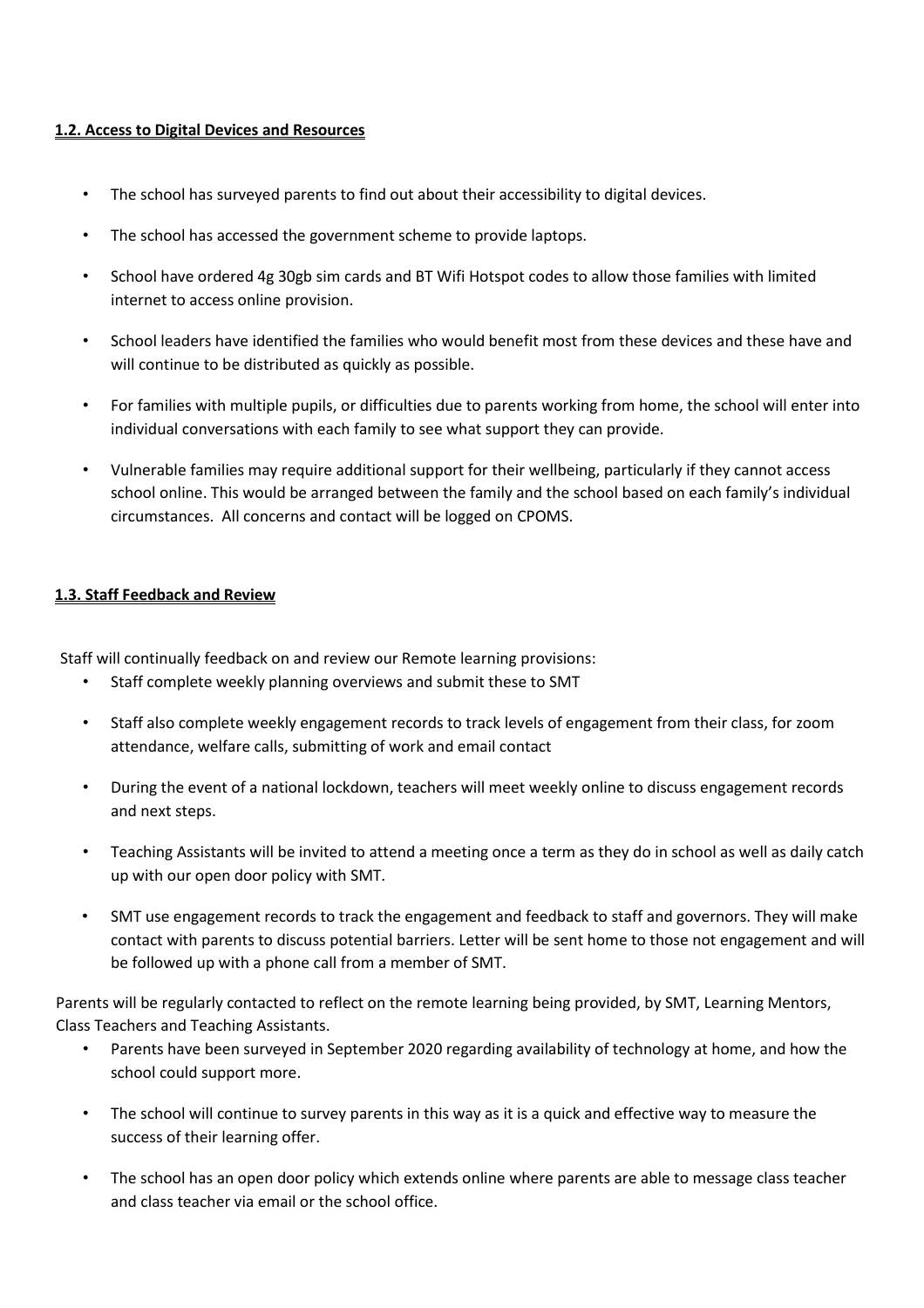

Regular updates and messages are provided via social media, through Teachers2Parents and via the school website.

### **1.4.** '**Zoom Live' expectations**

Our expectation is that pupils will participate in daily zoom sessions wherever possible. A timetable will be provided and meeting requests set up to enable this to happen. Teachers will email daily to remind parents.

See Remote Learning Risk Assessment for safety control measures and behaviour expectations.

### **1.5. Provision for Pupils with SEND**

Some pupils may not be able to access remote education without support from adults at home. Our school acknowledges the difficulties this may place on families, and will endeavour to work with parents and carers to support these pupils including:

- For pupils with SEND, teachers/SENDCo will liaise with parents to find the best means of supporting their pupil. This may involve participation in some zoom lessons, some 1:1 support online or on the telephone, paper packs of learning. The SENDCo is available to support. All concerns and contact will be logged on CPOMS.
- SENDCO will continue to ensure completion of necessary SEND paper work and/or applications
- Children who attend our Nest provision will be provided with access to a Nest Seesaw account, where they will receive a differentiated curriculum in line with their EHCP or My Plan+ targets.

### **1.6. Provision for pupils self-isolating where the rest of their bubble are not**

- Where individual pupils need to self-isolate but the majority of their peer group remains in school, remote education is likely to differ from the approach for whole groups. This is due to the challenges of teaching pupils both at home and in school.
- Pupils self-isolating at home will be directed to Seesaw where their learning is posted, including links to videos to support the learning.
- Teachers will be expected to check in weekly with pupils who are self-isolating, but their bubble remains open.
- Paper packs can also be provided to support these pupils if helpful. The expectation is for these to be completed and returned to school regularly, before the next pack is given.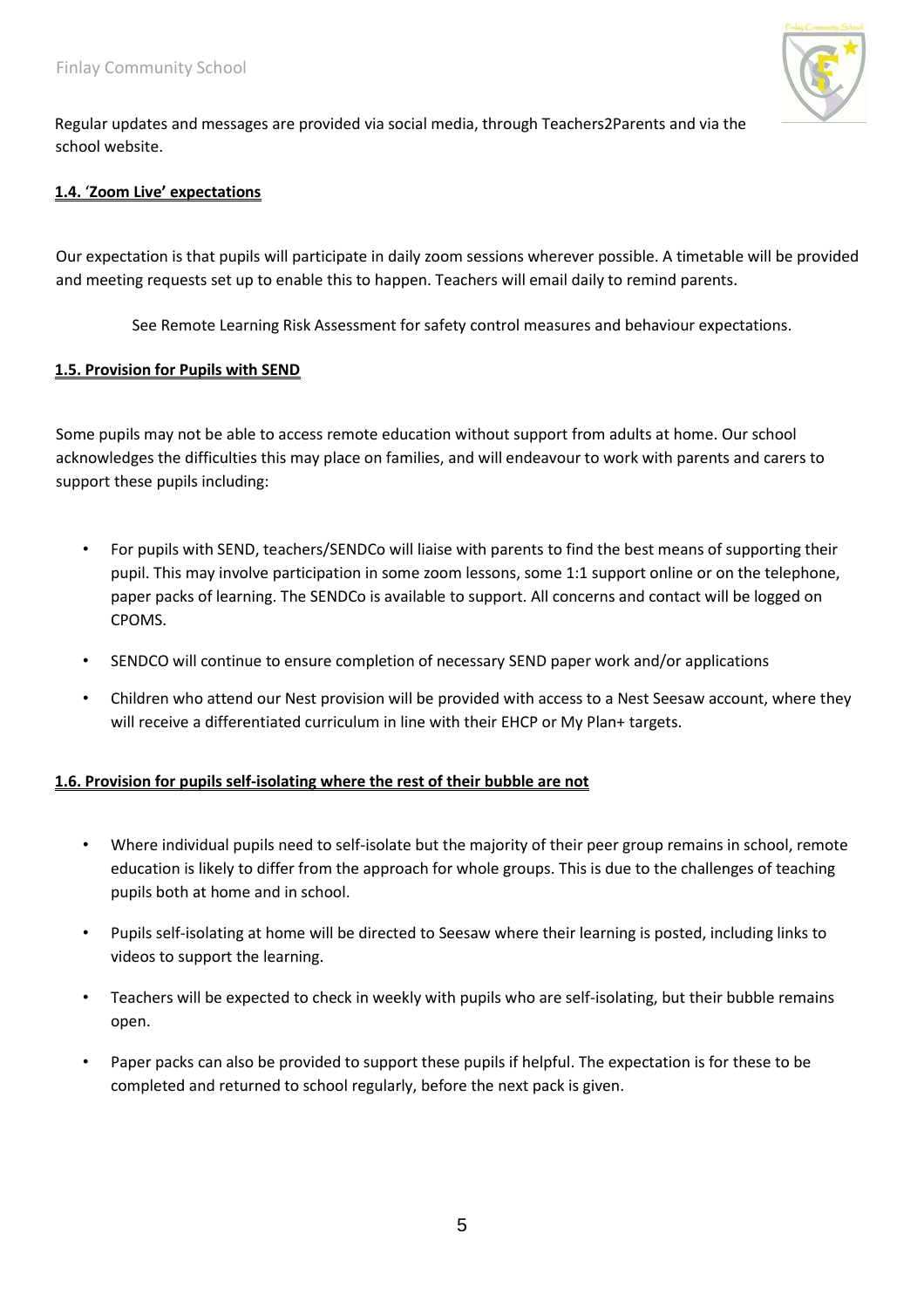### **2. Family (pupil/parent/guardian) role**

It is beneficial for pupils to maintain a regular and familiar routine. Finlay Community School would recommend that each 'school day' maintains structure and will provide suggested timetables (Appendix A) to support this.

- Parents/carers should support pupils as much as possible when learning remotely. The teacher will provide the tasks for the school day, and any additional resources required to support with this. If parent/carers have any questions about how best to help with an activity, they can email their pupil's class teacher directly or ask as a comment on the activity on Seesaw. The teacher or Teaching Assistant will be more than willing to support with this.
- Teachers/SMT will schedule lessons with a wellbeing slant such as PSHE / assembly / story time or catch up sessions to ensure that pupils feel part of the school community.
- Families who are vulnerable for any reason, will have regular support and contact with a nominated member of the school team. This may be the class teacher, SENDCo, Learning Mentors or a member of SMT.

### **3. Staff expectations**

### **3.1. Teachers in school should:**

- Use their weekly PPA time to plan lessons for the following week. This will be every Friday afternoon due to Teaching Assistants covering Enrichment Time. Staff at home will also use this afternoon as PPA.
- Teachers will deliver the National Curriculum through remote learning as mirrored in school:
	- Maths will be taught daily following our unit progression and coverage from Target Tracker it will be differentiated and include modelled activities. TT Rockstars is used to support rapid recall of multiplication facts. Staff will signpost pupils where appropriate to online resources to support.
		- $\circ$  Writing will be taught daily and will include opportunities for extended writing. There will be a Sentence Level objective focus in the writing, and staff will include a WAGOLL and a modelled write through their pre-recorded video. Where appropriate, writing genres will be cross curricular and link to history/geography e.g. a Chronological Report on the Roman Invasion of Britain.
		- o Spelling is taught through Spelling Shed from Year 2.
		- o In EYFS/KS1 phonics is taught via a differentiated pre-recorded video daily and includes opportunities to follow a Read Write Inc structure: modelling sound buttons, flash cards of learnt sounds, application and writing. Children may also access Phonics Play as an additional resource to scaffold learning.
		- o Reading will be taught daily, using VIPERS. Reading texts are linked to the writing focus and driven by the class theme where possible. Children are encouraged to record themselves using the microphone feature reading the text aloud. This gives staff the opportunity to still hear children read whilst they are at home. In EYFS, the focus is on phonics. Children at home access Oxford Owl and EPIC Reading to support reading for pleasure.
		- o Teachers will plan learning in the wider curriculum using their existing medium term plans. They will provide links for parents to online resources, or provide recorded lessons themselves so that pupils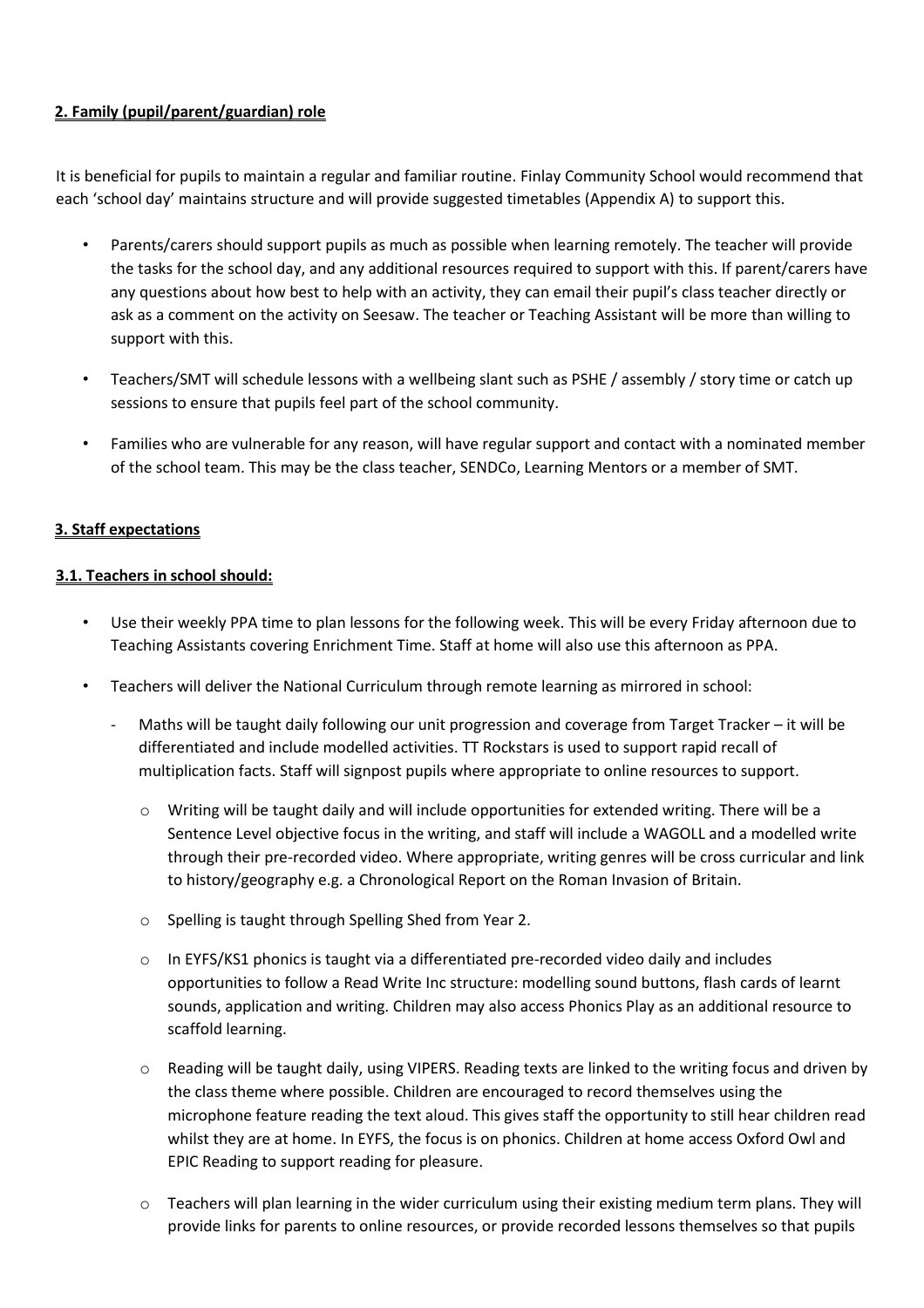

have an explanation of tasks before setting out to complete them. This includes recording audio clips over PowerPoints, pre-recorded videos, or signposting children to Oak Academy.

• During a national lockdown, Teachers and Teaching Assistants are expected to make contact with every pupil in their class across a two week period. This may be supported by SMT and the Family action team. This will be recorded on CPOMS and any safeguarding concerns will be logged and flagged to the DSLs immediately.

### **3.2. Other staff in school:**

Senior leaders (SMT) are responsible for:

- Coordinating the remote learning approach across the school
- Monitoring the effectiveness of remote learning for example, through contact with teachers and subject leaders, reviewing work set or reaching out for feedback from pupils and parents
- Monitoring the security of remote learning systems, including data protection and safeguarding considerations
- Identifying which families may have no access to the internet and ensuring that hard copies of learning activities, planned by teachers, are made available to the parent for collection or delivery
- Designated Safeguarding Leads (DSL) are responsible for managing and dealing with all safeguarding concerns. For further information, see Pupil Protection/Safeguarding Policies.
- SMT and Admin staff will be working as usual, providing they are well, and are contactable via their work email addresses or the school office or admin@finlay.gloucs.sch.uk to support with any parent queries. All concerns and contact will be logged on CPOMS.
- Teaching Assistants will be working as usual and will continue to be directed by the class teacher. This may be to prepare lessons and resources, work with individuals or small groups online or in school, give feedback to pupils on our online learning platform or conduct welfare calls with pupils and their families.
- Our SENDCo will be working as normal, as long as they are well, and will be able to participate in meetings and discussion on the telephone or by video conferencing.

### **3.3. Staff Meetings and CPD**

Attendance at Meetings and CPD

- Weekly staff meetings will continue during any period of lockdown / bubble closure and staff will be provided with invitations to join online. Expectations of attendance will be set before each meeting (e.g. through the staff dates list, or emails explaining the meeting's purpose).
- CPD will be provided online where possible. All staff members will be told if they need to complete CPD and given a timescale to do so. Staff are asked to obtain certificates as proof of completion wherever po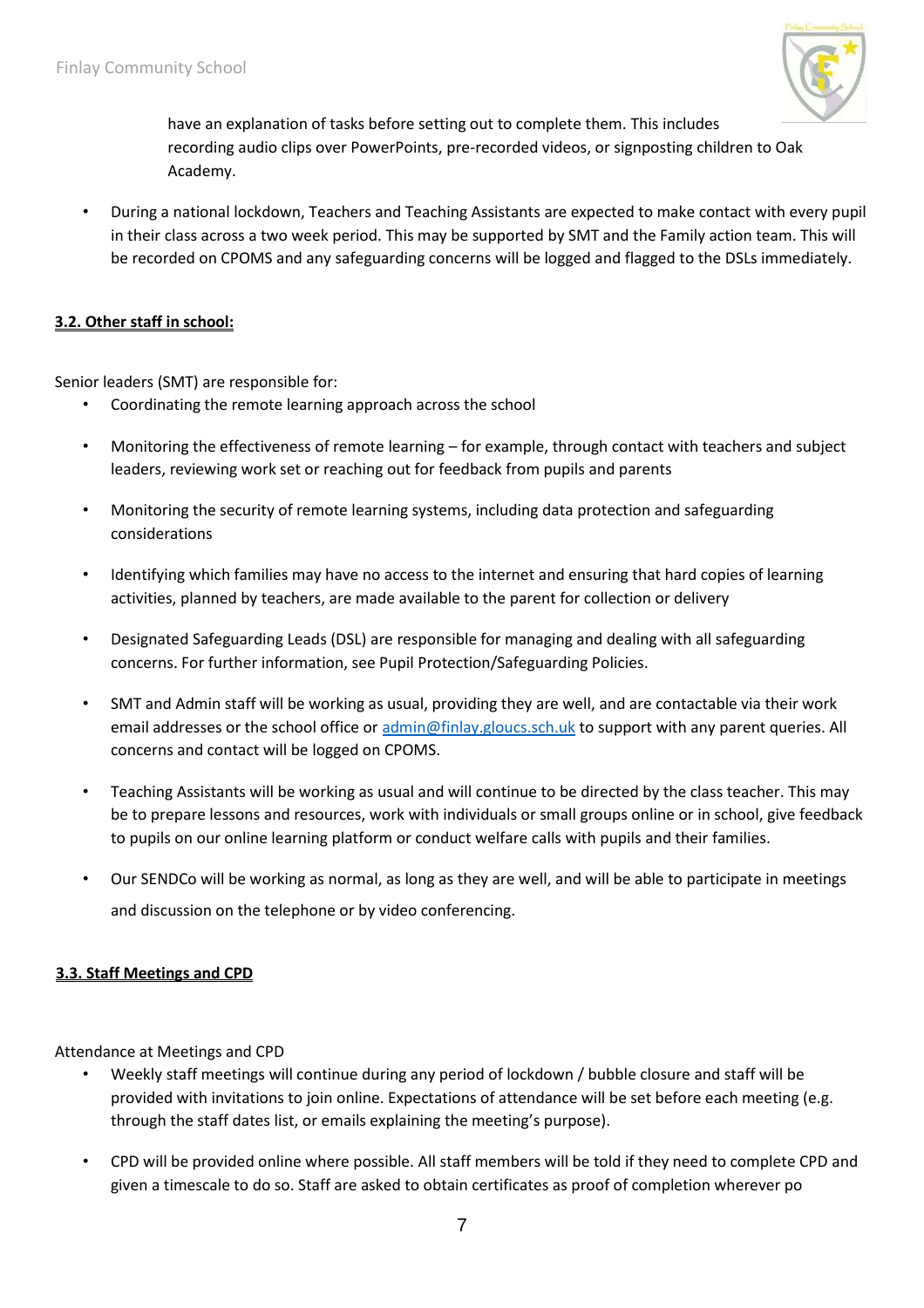### **3.4. The Governing body is responsible for:**

- Monitoring the federation/schools' approach to providing remote learning to ensure education remains as high quality as possible
- Ensuring that staff are certain that remote learning systems are appropriately secure, for both data protection and safeguarding reasons

### **4. If a member of staff is required to self-isolate, they are expected to:**

- Follow normal reporting procedure for planned absence.
- Should a staff member be tested, it is expected, as per national guidance, to share the result of this test with school so that appropriate plans can be made.
- Whilst self-isolating, and if able to do so, staff will be directed to complete appropriate work by a member of the SMT or their class teacher. This may include being given an individual project or training to work on which is line with whole school improvement priorities, if the staff member does not have dedicated time to spend with a class. This would be communicated by a member of SMT and be allocated on a case-by-case basis. Staff may also be asked to support with the online learning provision for their year group e.g. teaching individuals or small groups, providing feedback, or keeping in touch with families etc

This policy is supported by the following policies and guidance documents:

- Remote learning Risk Assessment
- Remote Learning Guide for Parents
- Remote Learning Action Plan
- Safeguarding Policy (including updates)
- Safeguarding update
- Teaching and learning Policy
- Whole School COVID Risk Assessment
- Acceptable Use Policy
- **ESafety Policy**
- Staff Code of Conduct
- Lone working policy